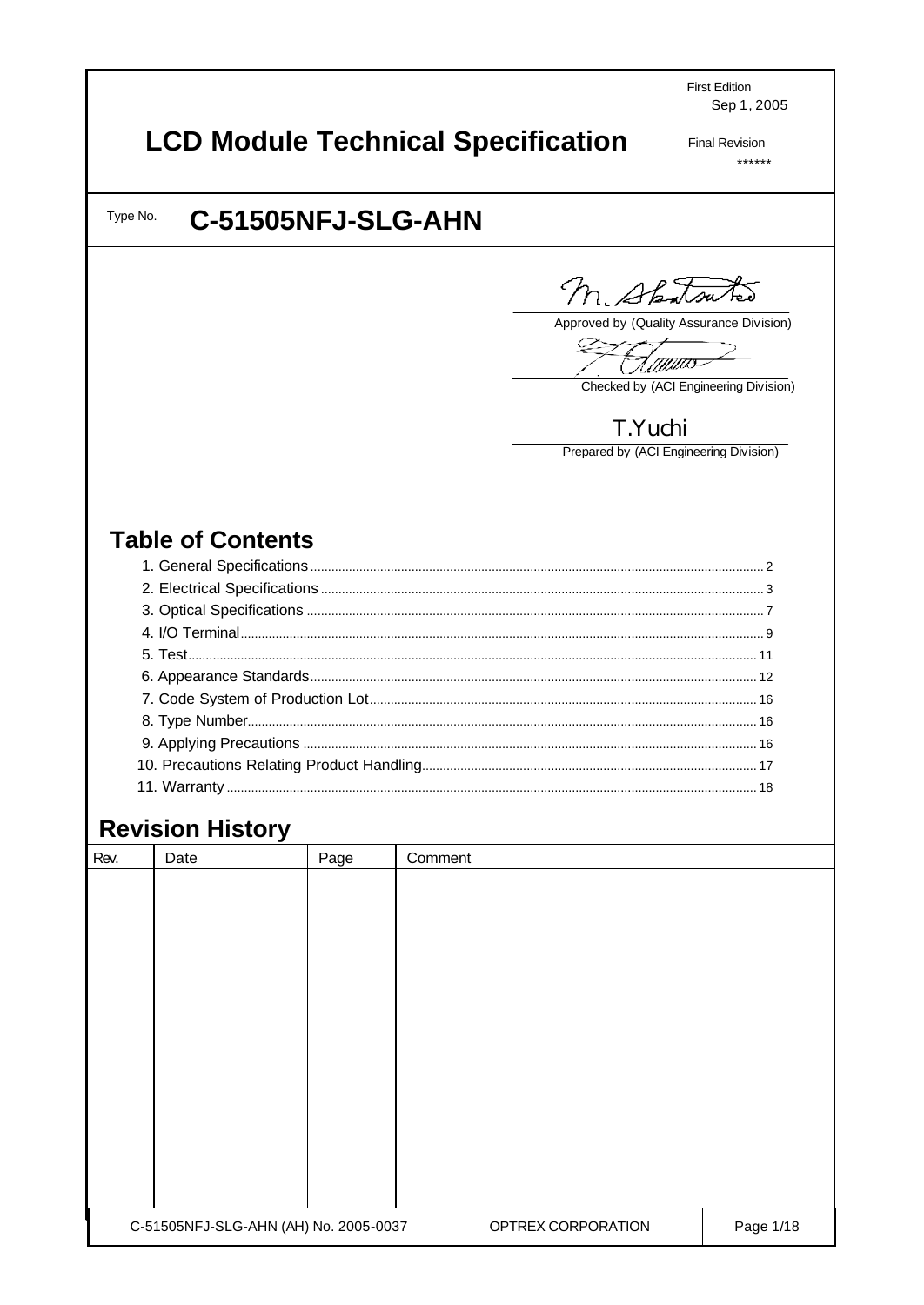## 1.General Specifications

|                           |                             | Operating Temp. : min. -20 $\degree$ C ~ max. 70 $\degree$ C                                                                                                                                   |
|---------------------------|-----------------------------|------------------------------------------------------------------------------------------------------------------------------------------------------------------------------------------------|
| Storage Temp.             |                             | : min. -20 $\degree$ C ~ max. 70 $\degree$ C                                                                                                                                                   |
| Display Format            |                             | $\therefore$ 20 characters $\times$ 2 lines                                                                                                                                                    |
| Display Fonts             |                             | $: 5 \times 8$ dots (1 character)                                                                                                                                                              |
| Viewing Area              | $\mathbb{R}^{\mathbb{Z}}$   | 83.0 (W) $\times$ 18.6 (H) mm                                                                                                                                                                  |
| <b>Outline Dimensions</b> | $\mathcal{I}^{\mathcal{I}}$ | 116.0 (W) $\times$ 37.0 (H) $\times$ (15.6) (D) mm                                                                                                                                             |
| Weight                    | t,                          | 42.9g max.                                                                                                                                                                                     |
| LCD Type                  | $\mathbb{R}^{\mathbb{Z}}$   | <b>NSD-21334</b><br>(F-STN / Black & White-mode / Transflective)                                                                                                                               |
| Viewing Angle             | $\mathbb{R}^{\mathbb{Z}}$   | 6:00                                                                                                                                                                                           |
| Data Transfer             | $\mathcal{L}^{\mathcal{L}}$ | 8-bit parallel data transfer                                                                                                                                                                   |
| <b>Backlight</b>          | ÷.                          | LED Backlight / Green                                                                                                                                                                          |
| Drawings                  | ÷                           | Dimensional Outline C-51505 AH base                                                                                                                                                            |
| RoHS regulation           | ÷                           | To our best knowledge, this product satisfies material<br>requirement of RoHS regulation.<br>Our company is doing the best efforts to obtain<br>the equivalent certificate from our suppliers. |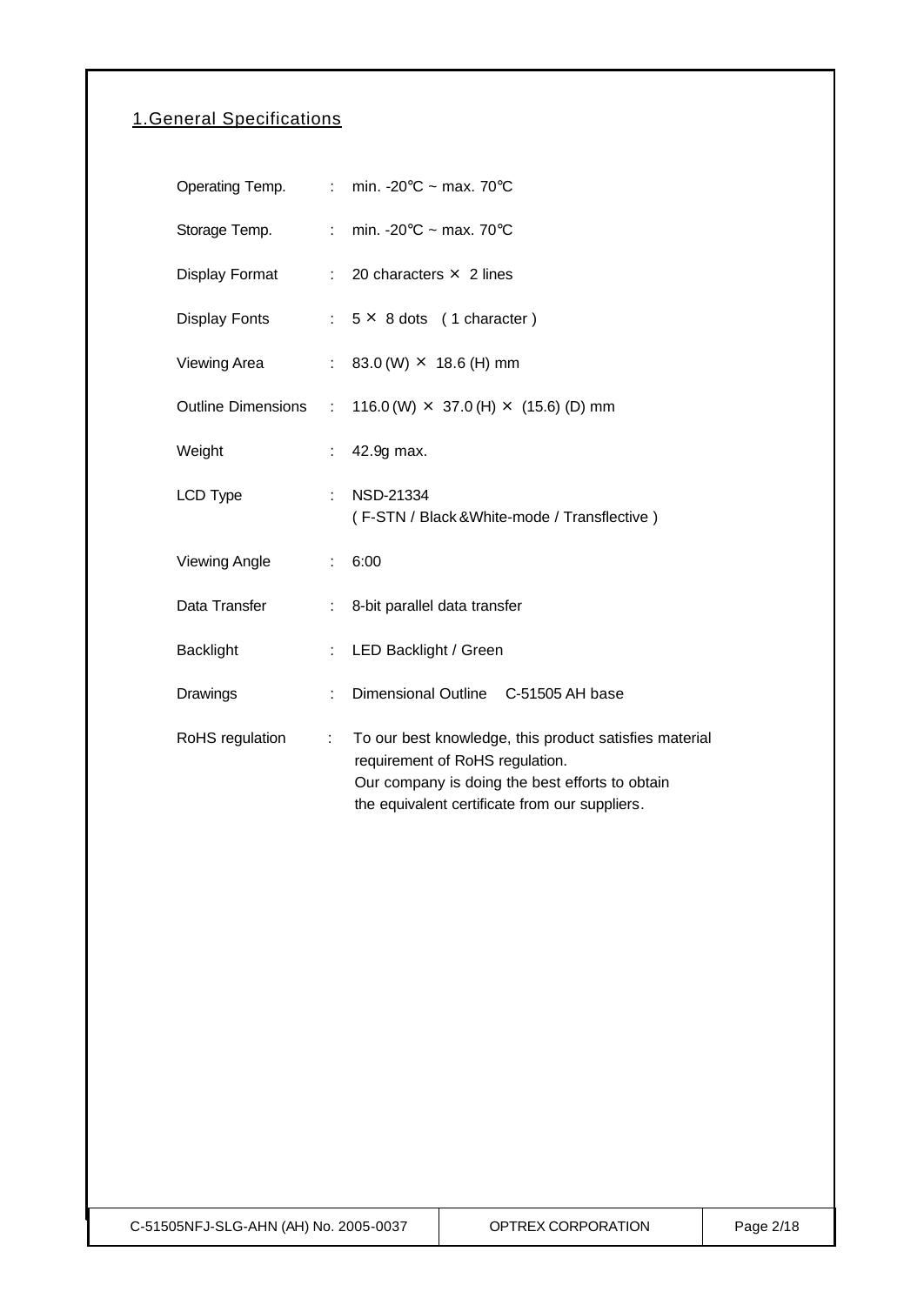## 2.Electrical Specifications

2.1.Absolute Maximum Ratings

|                |                                  |            |        |           | $Vss=0V$ |
|----------------|----------------------------------|------------|--------|-----------|----------|
| Parameter      | Symbol                           | Conditions | Min.   | Max.      | Units    |
| Supply Voltage | Vcc-Vss                          |            | $-0.3$ | 7.0       | ٧        |
| (Logic)        |                                  |            |        |           |          |
| Supply Voltage | V <sub>CC</sub> -V <sub>EE</sub> | ۰          | $-0.3$ | 13.5      | ٧        |
| (LCD Drive)    |                                  |            |        |           |          |
| Input Voltage  | V١                               |            | $-0.3$ | $Vcc+0.3$ | V        |
|                |                                  |            |        |           |          |

2.2.DC Characteristics

Ta=25°C, Vcc=5V, Vss=VEE=0V

| Parameter             | Symbol                           | Conditions                    | Min.         | Typ. | Max.       | <b>Units</b> |
|-----------------------|----------------------------------|-------------------------------|--------------|------|------------|--------------|
| <b>Supply Voltage</b> | Vcc-Vss                          |                               | 4.5          |      | 5.5        | $\vee$       |
| (Logic)               |                                  |                               |              |      |            |              |
| Supply Voltage        | V <sub>CC</sub> -V <sub>EE</sub> |                               | Shown in 3.1 |      |            | $\vee$       |
| (LCD Drive)           |                                  |                               |              |      |            |              |
| High Level            | <b>V<sub>IH</sub></b>            |                               | 2.2          |      | <b>Vcc</b> | $\vee$       |
| Input Voltage         |                                  |                               |              |      |            |              |
| Low Level             | VIL                              | ۰                             | $-0.3$       |      | 0.8        | $\vee$       |
| Input Voltage         |                                  |                               |              |      |            |              |
| High Level            | <b>VOH</b>                       | $I$ <sub>OH</sub> $=$ -0.25mA | 2.4          |      |            | $\vee$       |
| Output Voltage        |                                  |                               |              |      |            |              |
| Low Level             | <b>VOL</b>                       | $IoL = 1.2mA$                 |              |      | 0.4        | $\vee$       |
| Output Voltage        |                                  |                               |              |      |            |              |
| Supply Current        | $ _{\rm CC}$                     | Vcc-Vss=5.3V                  |              | 2.0  | 3.0        | mA           |
|                       |                                  |                               |              |      |            |              |

All voltage values are referenced to Vss =0V

V<sub>1</sub> to V<sub>5</sub> must maintain V<sub>DD</sub>  $\geq$  V<sub>1</sub> $\geq$  V<sub>2</sub> $\geq$  V<sub>3</sub> $\geq$  V<sub>4</sub> $\geq$ V<sub>5</sub>.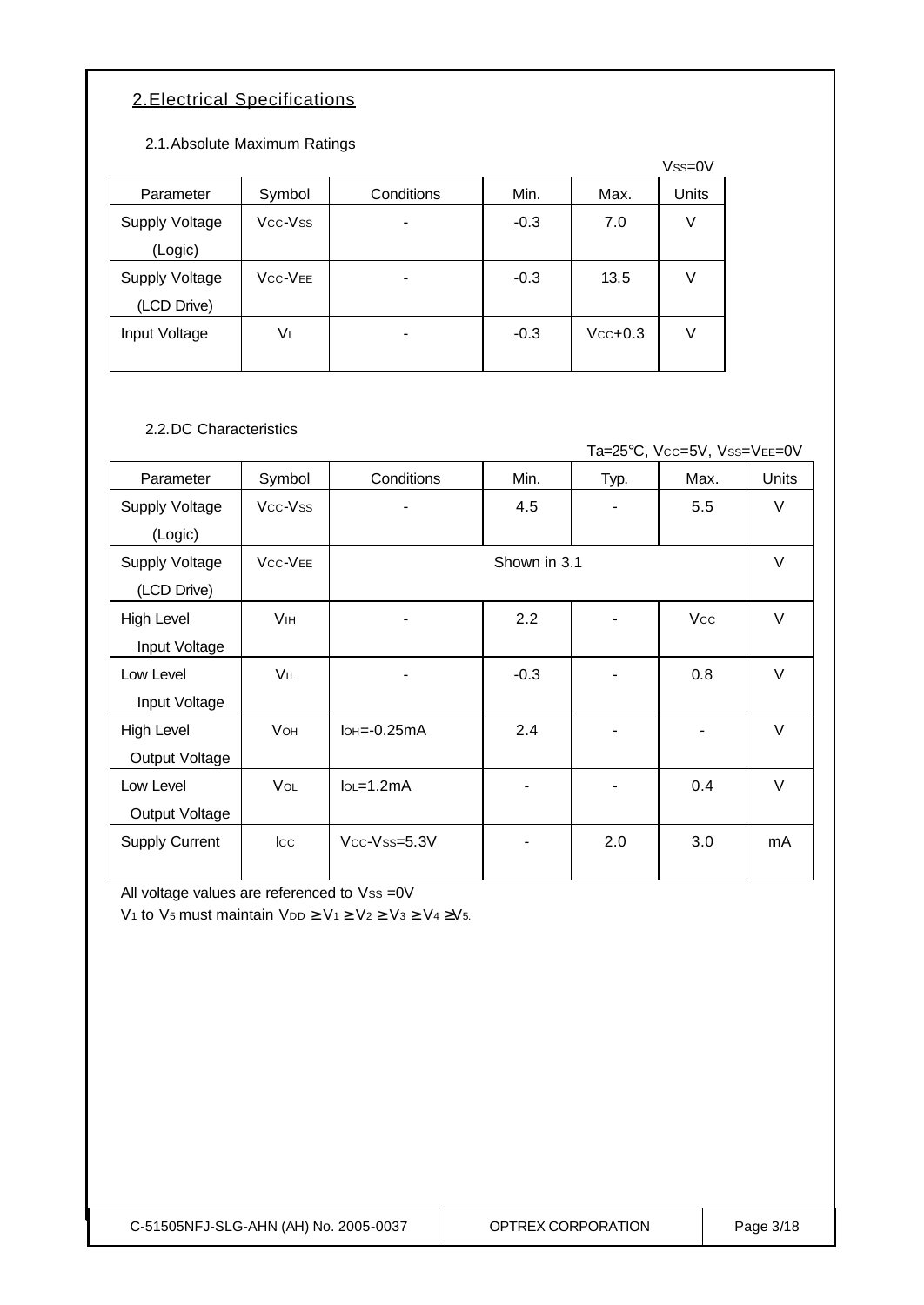### 2.3.AC Characteristic

Read Operation

|                                                                     |                     |                |      | $Vcc = 5.0V \pm 10\%$ |
|---------------------------------------------------------------------|---------------------|----------------|------|-----------------------|
| Parameter                                                           | Symbol              | Min.           | Max. | Units                 |
| Enable Cycle Time                                                   | $t_{\text{CYCE}}$   | 500            |      | ns                    |
| Enable "H" Level Pulse Width                                        | <b>t</b> whe        | 300            |      | ns                    |
| Enable Rise/Fall Time                                               | $t_{RE}$ , $t_{FE}$ | $\blacksquare$ | 25   | ns                    |
| RS, R/W Setup Time (8-bit operation mode)<br>(4-bit operation mode) | t <sub>AS</sub>     | 60<br>100      |      | ns                    |
| RS, R/W Address Hold Time                                           | t <sub>ан</sub>     | 10             |      | ns                    |
| Read Data Output Delay                                              | $t_{\mathsf{RD}}$   |                | 190  | ns                    |
| Read Data Hold Time                                                 | $t_{\text{DHR}}$    | 20             |      | ns                    |



Read Operation Timing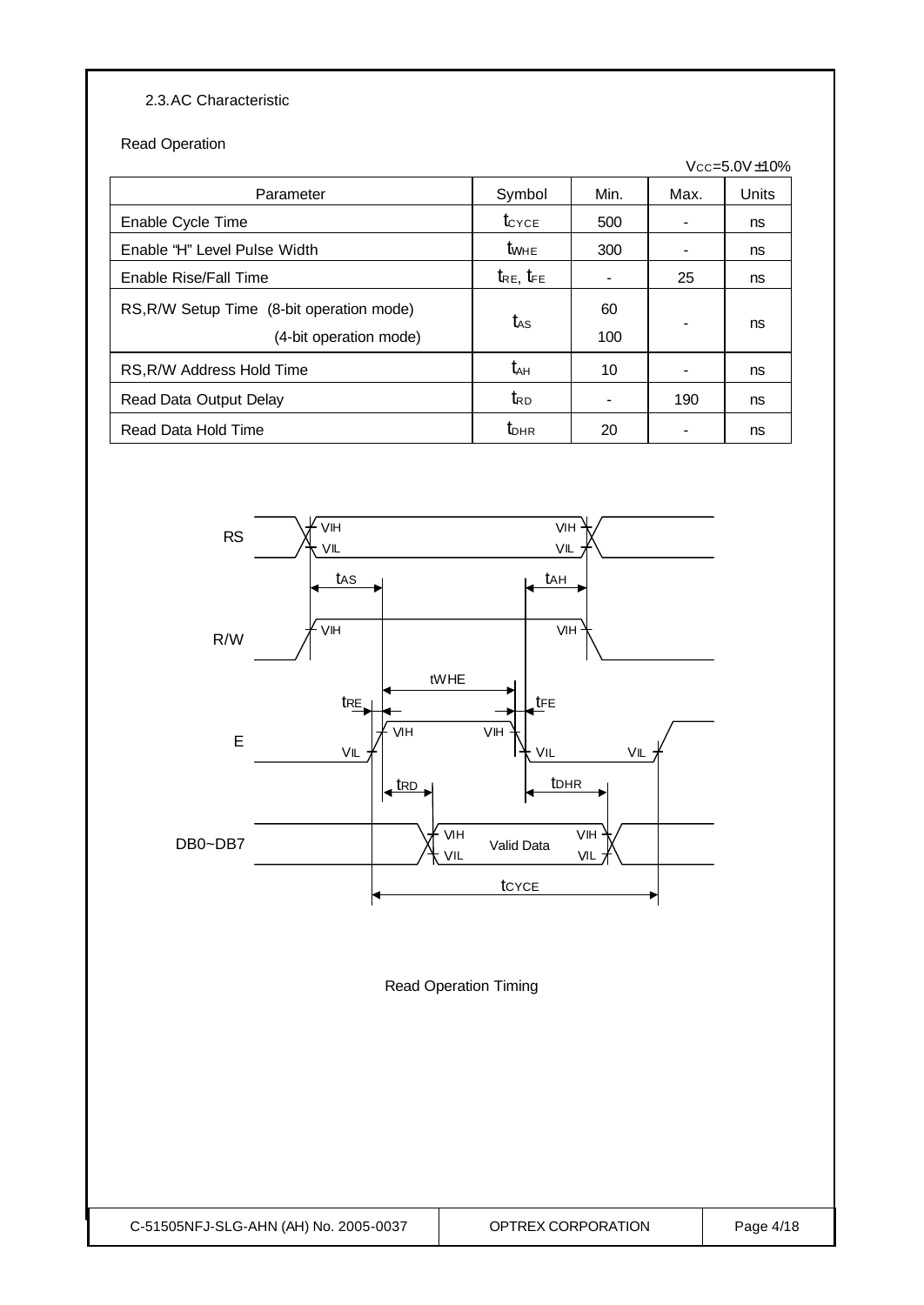| <b>Write Operation</b>                                              |                     |           |                |                       |
|---------------------------------------------------------------------|---------------------|-----------|----------------|-----------------------|
|                                                                     |                     |           |                | $Vcc = 5.0V \pm 10\%$ |
| Parameter                                                           | Symbol              | Min.      | Max.           | Units                 |
| Enable Cycle Time                                                   | $t_{\text{CYCE}}$   | 500       |                | ns                    |
| Enable "H" Level Pulse Width                                        | <b>t</b> whe        | 300       | ۰              | ns                    |
| Enable Rise/Fall Time                                               | $t_{RE}$ , $t_{FE}$ |           | 25             | ns                    |
| RS, R/W Setup Time (8-bit operation mode)<br>(4-bit operation mode) | $t_{\rm AS}$        | 60<br>100 | $\blacksquare$ | ns                    |
| RS, R/W Address Hold Time                                           | t <sub>ан</sub>     | 10        |                | ns                    |
| Data Output Delay                                                   | $t_{DS}$            |           |                | ns                    |
| Data Hold Time                                                      | $t_{\text{DHR}}$    | 10        |                | ns                    |



Write Operation Timing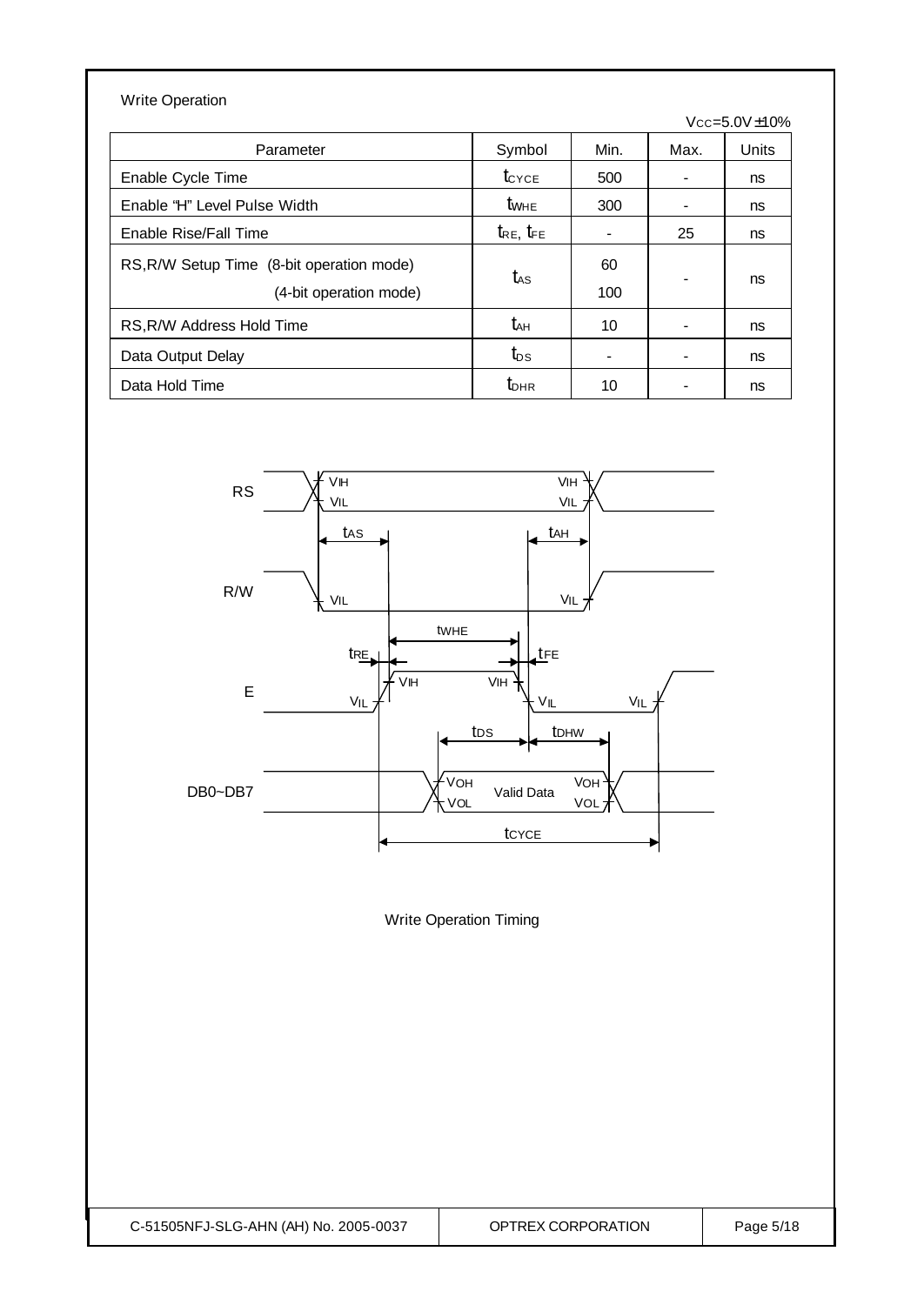## 2.4.Lighting Specifications(LED Unit)

#### 2.4.1.Absolute Maximum Ratings

|                              |        |            |      |      |       | Ta= $25^{\circ}$ C |
|------------------------------|--------|------------|------|------|-------|--------------------|
| Parameter                    | Symbol | Conditions | Min. | ⊤ур. | Max.  | Units              |
| <b>Forward Voltage</b>       | Vғ     | Note 1     | ۰    |      | 6.0   |                    |
| <b>LED Power Dissipation</b> | РD     | -          | ۰    |      | 0.125 | mW                 |
| Reverse Voltage              | Vк     |            |      |      | 5.0   |                    |

Note 1 : VF is defined as the voltage between ANODE and CATHODE as shown below.



#### 2.4.2.Operating Characteristics

|                          |        |             |                |      |      | $Ta = 25^{\circ}C$ |
|--------------------------|--------|-------------|----------------|------|------|--------------------|
| Parameter                | Symbol | Conditions  | Min.           | Typ. | Max. | Units              |
| <b>Foward Current</b>    | I۴     | $VF = 5.0V$ | $\blacksquare$ | 15   | 18   | mA                 |
| Luminance of             |        | $VF = 5.0V$ | 160            |      | ۰    | $\text{cd/m}^2$    |
| <b>Backlight Surface</b> |        |             |                |      |      |                    |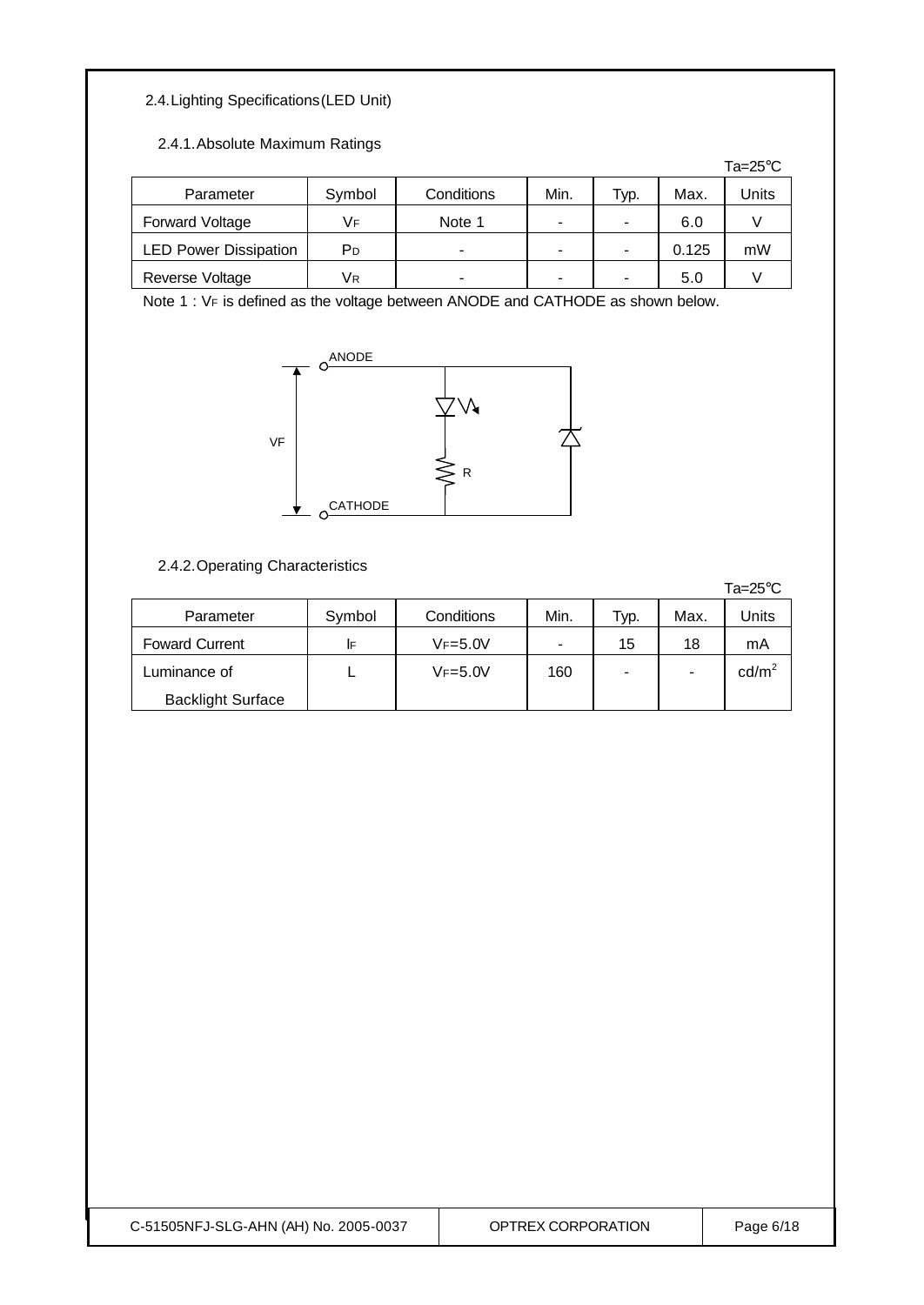## 3.Optical Specifications

3.1.LCD Driving Voltage

| Parameter                  | Symbol  | Conditions         | Min. | Typ. | Max. | Units |
|----------------------------|---------|--------------------|------|------|------|-------|
| Recommended                |         | $Ta = -20^\circ C$ | -    |      | 5.5  |       |
| <b>LCD Driving Voltage</b> | Vcc-Vee | Ta=25°C            | 4.9  | 5.3  | 5.5  |       |
| Note 1                     |         | Ta=70 $^{\circ}$ C | 4.7  | -    | -    |       |

Note 1 : Voltage (Applied actual waveform to LCD Module) for the best contrast. The range of minimum and maximum shows tolerance of the operating voltage. The specified contrast ratio and response time are not guaranteed over the entire range.

3.2.Optical Characteristics

Ta=25°C, 1/16 Duty, 1/5 Bias, Vop=5.3V (Note 4),  $\theta = 0^\circ$ ,  $\phi = -\circ$ 

| Parameter             |              | Symbol          | Conditions                             | Min. | Typ. | Max. | Units |
|-----------------------|--------------|-----------------|----------------------------------------|------|------|------|-------|
| <b>Contrast Ratio</b> | Note 1       | СR              | $\theta = 0^\circ \cdot \phi = -\circ$ |      | 5    | -    |       |
| Viewing Angle         |              |                 | Shown in 3.3                           |      |      |      |       |
| Response              | Rise Note 2  | Том             | ۰                                      |      | 80   | 160  | ms    |
| Time                  | Decay Note 3 | $\mathsf{ToFF}$ | ۰                                      |      | 110  | 200  | ms    |

Note 1 : Contrast ratio is definded as follows.  $(CR = \text{LOF } / \text{LON})$ 

Lon: Luminance of the ON segments

LOFF: Luminance of the OFF segments

Measuring Spot:0.9mmφ

Note 2 :The time that the luminance level reaches 90% of the saturation level from 0% when ON signal is applied.

Note 3 :The time that the luminance level reaches 10% of the saturation level from 100% when OFF signal is applied.

Note 4 : Definition of Driving Voltage Vop

VOD=VCC-VADJ-VBE

Assuming that the typical driving waveforms shown below are applied to the LCD Panel at 1/A Duty - 1/B Bias (A: Duty Number, B: Bias Number). Driving voltage Vop is definded as follows.

 $V$ o<sub>D</sub> = (Vth1+Vth2) / 2

Vth1: The voltage Vo-P that should provide 70% of the saturation level in the luminance at the segment which the ON signal is applied to.

Vth2: The voltage Vo-P that should provide 20% of the saturation level in the luminance at the segment which the OFF signal is applied to.

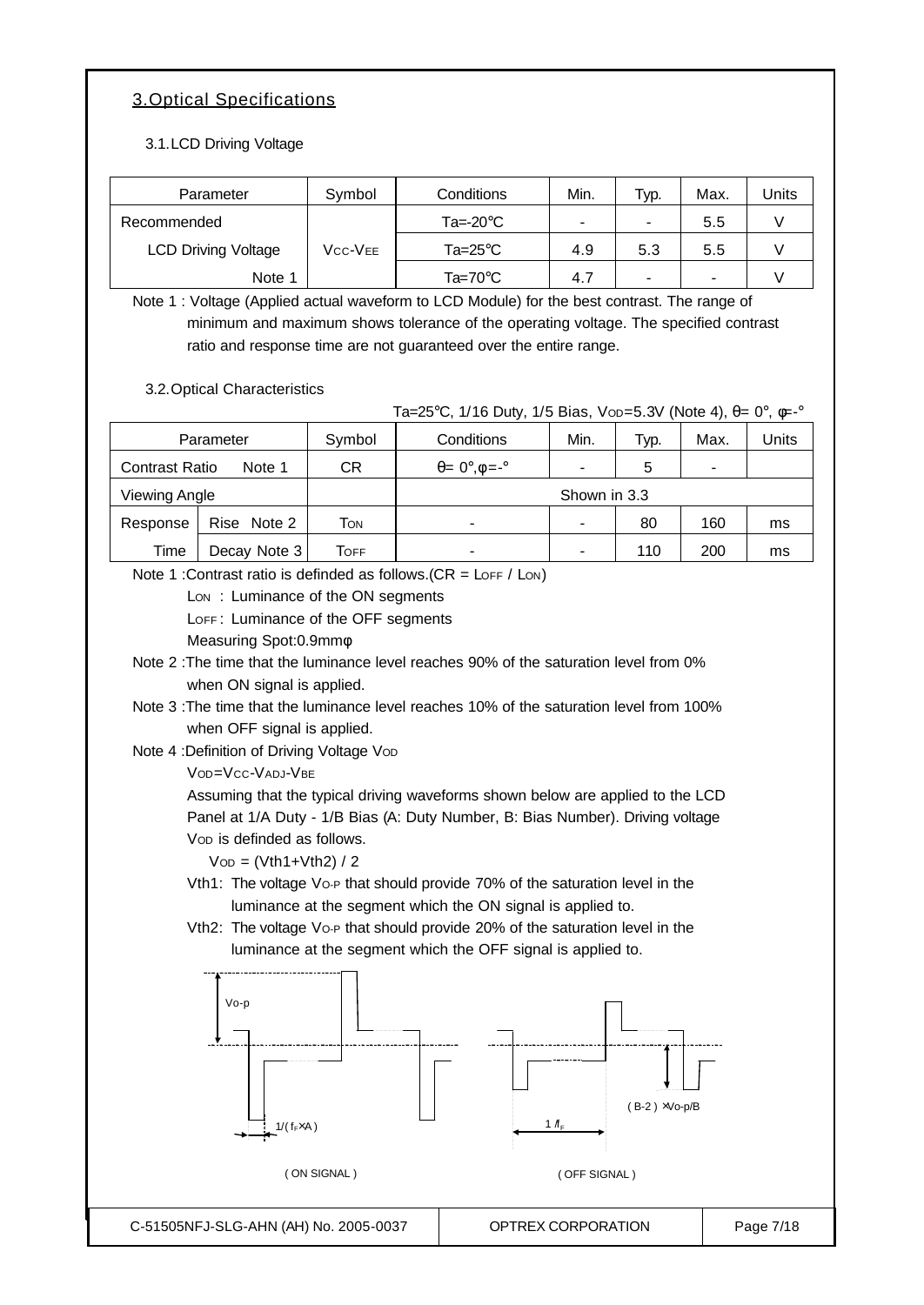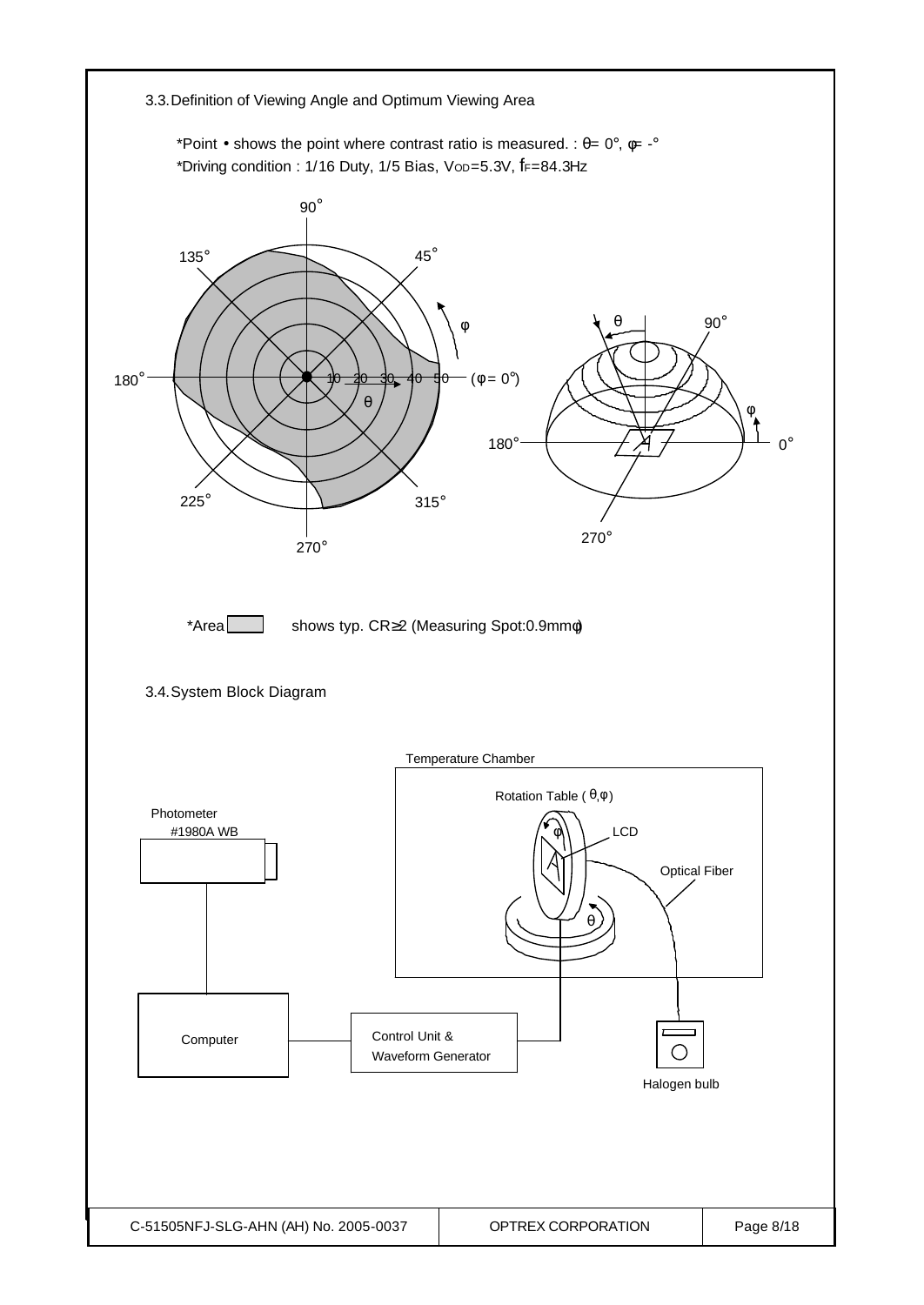## 4.I/O Terminal

4.1.Pin Assignment

CN<sub>1</sub>

| No.             | Symbol          | Function                                          |
|-----------------|-----------------|---------------------------------------------------|
| 1               | LED (A)         | <b>LED Anode Terminal</b>                         |
| 2               | LED(K)          | <b>LED Cathode Terminal</b>                       |
| 3               | <b>Vss</b>      | Power Supply (0V, GND)                            |
| 4               | <b>Vcc</b>      | Power Supply for Logic                            |
| 5               | <b>VEE</b>      | Power Supply for LCD Drive                        |
| 6               | <b>RS</b>       | Register Select Signal                            |
| $\overline{7}$  | R/W             | Read/Write Select Signal H: Read L: Write         |
| 8               | E               | Enable Signal (No pull-up Resister)               |
| 9               | DB <sub>0</sub> | Data Bus Line / Non-connection at 4-bit operation |
| 10              | DB1             | Data Bus Line / Non-connection at 4-bit operation |
| 11              | DB <sub>2</sub> | Data Bus Line / Non-connection at 4-bit operation |
| 12 <sub>2</sub> | DB <sub>3</sub> | Data Bus Line / Non-connection at 4-bit operation |
| 13              | DB4             | Data Bus Line                                     |
| 14              | DB <sub>5</sub> | Data Bus Line                                     |
| 15              | DB <sub>6</sub> | Data Bus Line                                     |
| 16              | DB7             | Data Bus Line                                     |

CN<sub>2</sub>

| No. | Svmbol      | <b>Function</b>             |  |  |
|-----|-------------|-----------------------------|--|--|
| 17  | LED (A)     | <b>LED Anode Terminal</b>   |  |  |
| 18  | (K)<br>LED. | <b>LED Cathode Terminal</b> |  |  |

4.2.Example of Power Supply

It is recommended to apply a potentiometer for the contrast adjust due to the tolerance of the driving voltage and its temperature dependence.

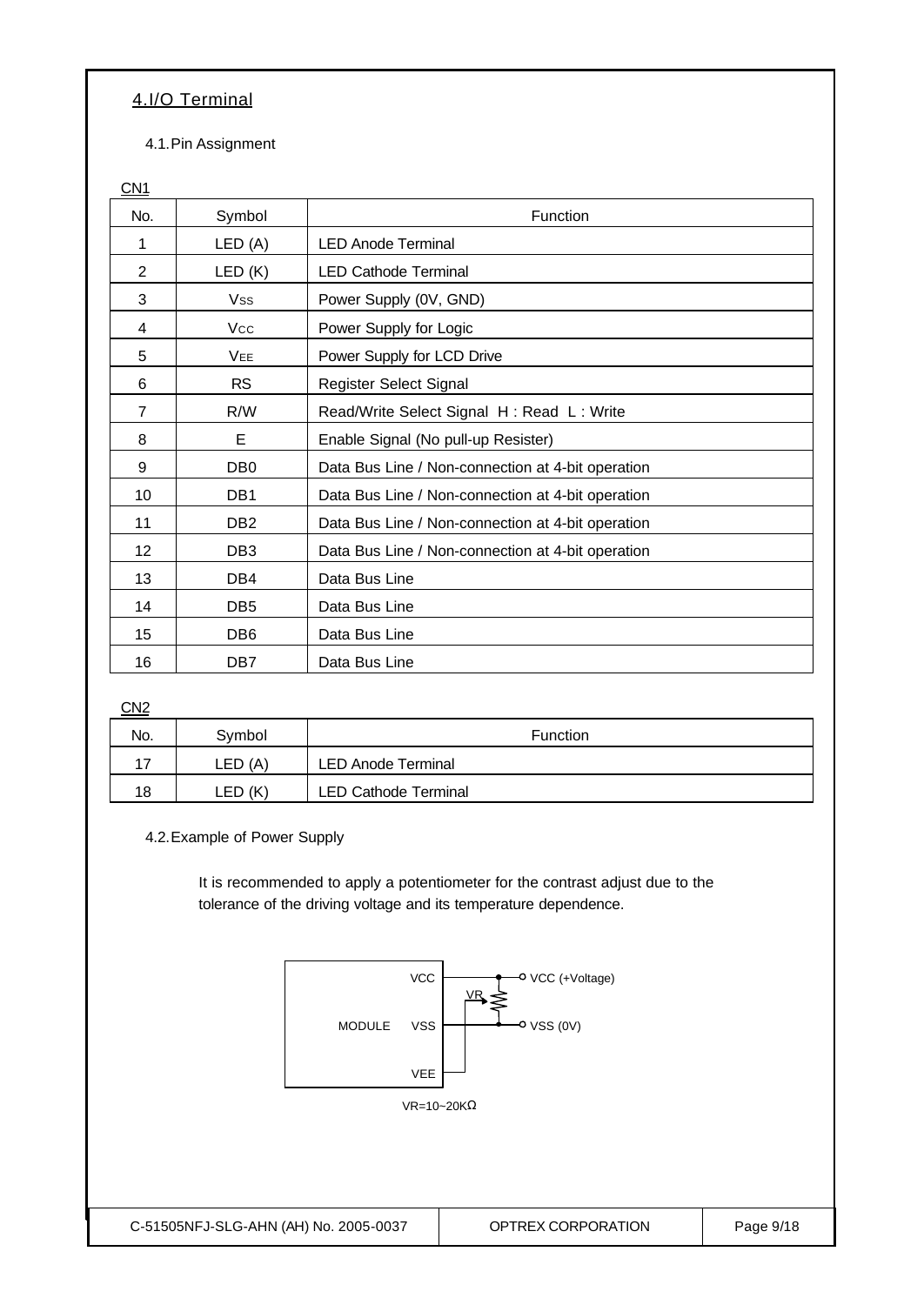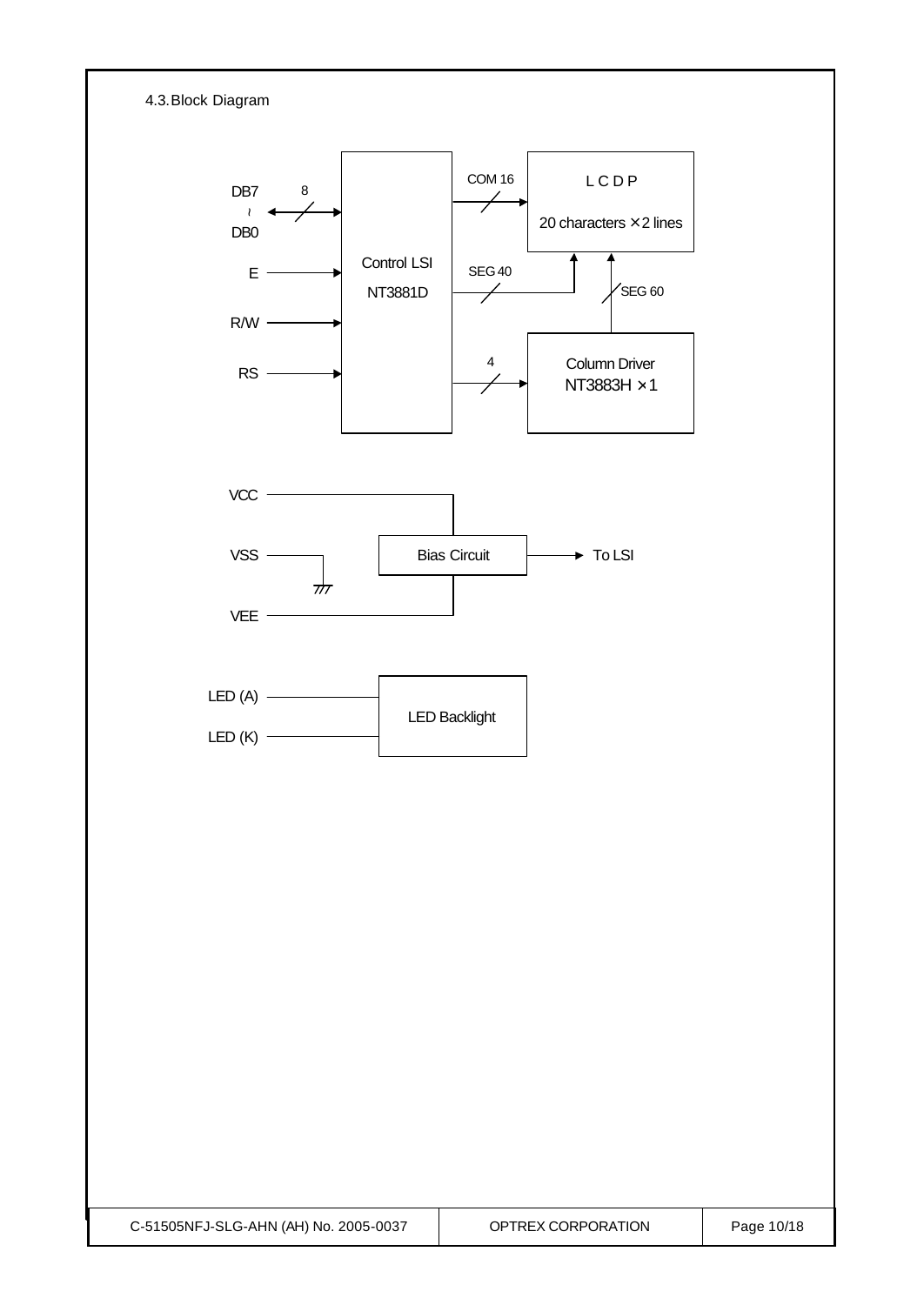## 5.Test

No change on display and in operation under the following test condition.

Conditions: Unless otherwise specified, tests will be conducted under the following condition. Temperature: 20±5°C Humidity : 65±5%RH tests will be not conducted under functioning state.

| No.            | Parameter                         | Conditions                                                                                                                                                                                                                                                           | <b>Notes</b> |
|----------------|-----------------------------------|----------------------------------------------------------------------------------------------------------------------------------------------------------------------------------------------------------------------------------------------------------------------|--------------|
| 1              | <b>High Temperature Operating</b> | 70°C±2°C, 96hrs (operation state)                                                                                                                                                                                                                                    |              |
| $\overline{2}$ | Low Temperature Operating         | -20°C±2°C, 96hrs (operation state)                                                                                                                                                                                                                                   |              |
| 3              | <b>High Temperature Storage</b>   | 70°C±2°C, 96hrs                                                                                                                                                                                                                                                      | 2            |
| 4              | Low Temperature Storage           | -20 $\textdegree$ C $\pm$ 2 $\textdegree$ C, 96hrs                                                                                                                                                                                                                   | 1,2          |
| 5              | Damp Proof Test                   | 40°C±2°C,90~95%RH, 96hrs                                                                                                                                                                                                                                             | 1,2          |
| 6              | <b>Vibration Test</b>             | Total fixed amplitude: 1.5mm<br>Vibration Frequency: 10~55Hz<br>One cycle 60 seconds to 3 directions of X, Y, Z for<br>each 15 minutes                                                                                                                               | 3            |
| 7              | <b>Shock Test</b>                 | To be measured after dropping from 60cm high on<br>the concrete surface in packing state.<br>Dropping method corner dropping<br>F<br>A corner: once<br>Edge dropping<br>G<br>C<br>B,C,D edge : once<br>Face dropping<br>E,F,G face: once<br>60cm<br>Concrete Surface |              |

Note 1 :No dew condensation to be observed.

Note 2 :The function test shall be conducted after 4 hours storage at the normal Temperature and humidity after removed from the test chamber.

Note 3 :Vibration test will be conducted to the product itself without putting it in a container.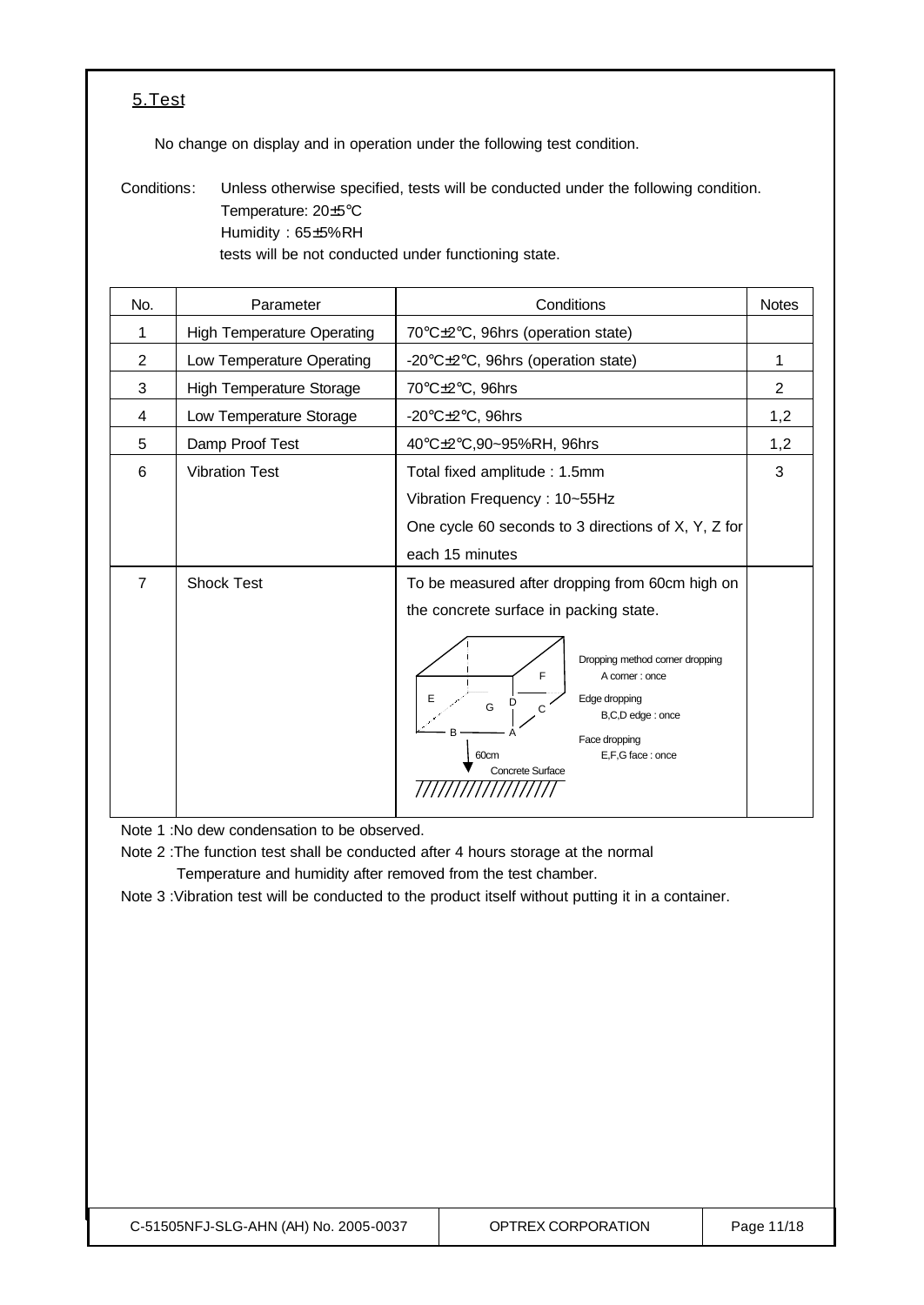## 6.Appearance Standards

6.1.Inspection conditions

The LCD shall be inspected under 40W white fluorescent light.

The distance between the eyes and the sample shall be more than 30cm.

All directions for inspecting the sample should be within 45°against perpendicular line.



6.2.Definition of applicable Zones



X : Maximum Seal Line

A Zone : Active display area

- B Zone : Out of active display area ~ Maximum seal line
- C Zone : Rest parts

A Zone + B Zone = Validity viewing area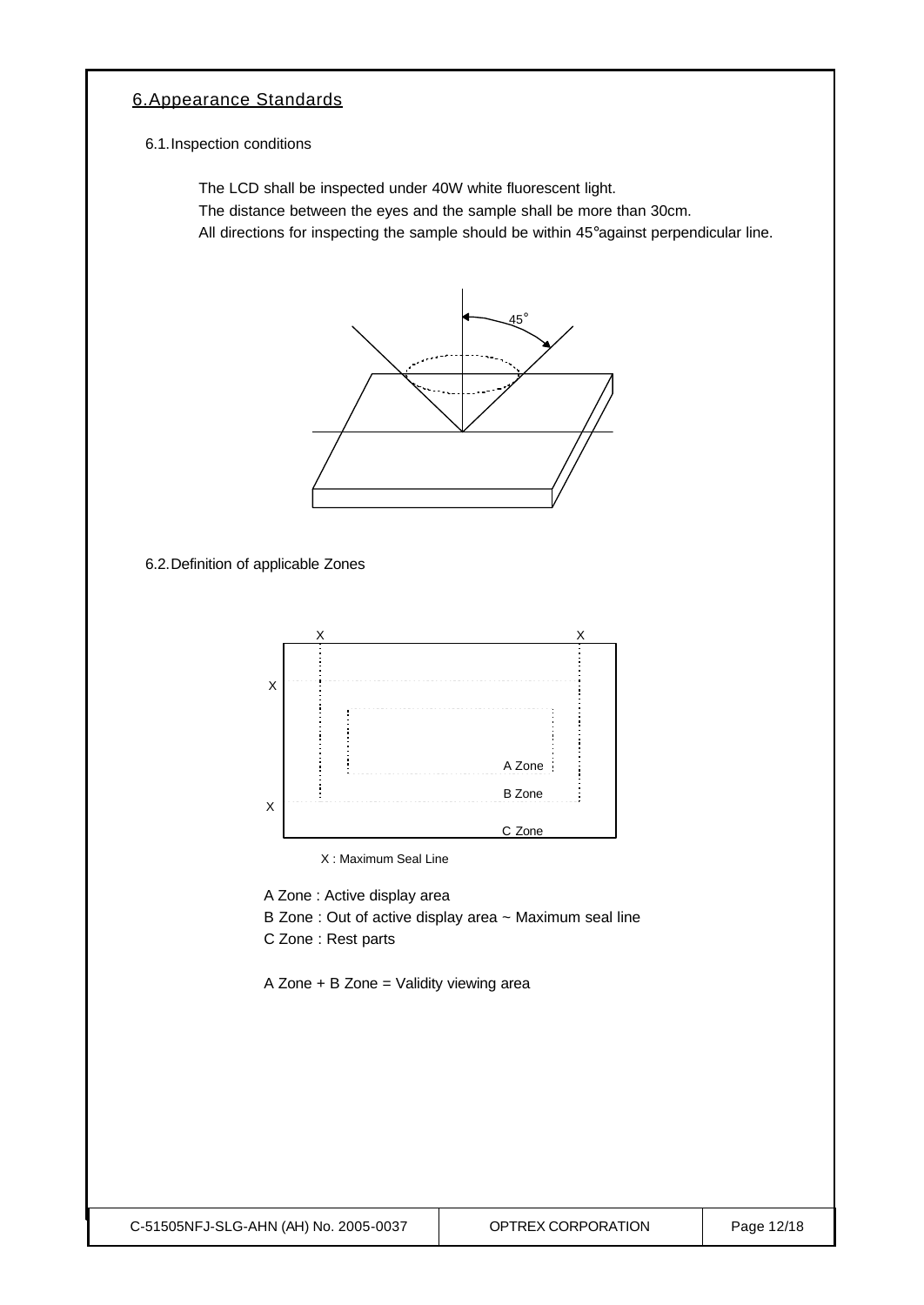| No.         | Parameter        | Criteria                    |                                     |                                                                                                  |                                                         |  |  |
|-------------|------------------|-----------------------------|-------------------------------------|--------------------------------------------------------------------------------------------------|---------------------------------------------------------|--|--|
| $\mathbf 1$ | The Shape of Dot | (1) Pin Hole                |                                     |                                                                                                  |                                                         |  |  |
|             |                  |                             | Dimension                           |                                                                                                  | Acceptable Number                                       |  |  |
|             |                  |                             | $D \leq 0.10$                       |                                                                                                  | $\star$                                                 |  |  |
|             |                  |                             |                                     |                                                                                                  | 1 pc / dot(only segment) or less                        |  |  |
|             |                  |                             | $0.10 < D \le 0.15$                 |                                                                                                  | 2 pcs / cell or less                                    |  |  |
|             |                  | (2) Pattern Shift<br>B<br>A | $ A - B  \le 0.15$                  |                                                                                                  |                                                         |  |  |
|             |                  |                             | (3) Breakage or Chips / Deformation |                                                                                                  |                                                         |  |  |
|             |                  | A                           | 1.Segment Type                      |                                                                                                  |                                                         |  |  |
|             |                  |                             | Dimension                           |                                                                                                  | Acceptable Number                                       |  |  |
|             |                  |                             | $A \leq 0.10$                       |                                                                                                  | *                                                       |  |  |
|             |                  |                             | $B \leq 0.10$                       |                                                                                                  | $\star$                                                 |  |  |
|             |                  | Έ.                          | 2.Dot Type                          |                                                                                                  |                                                         |  |  |
|             |                  |                             | Dimension                           |                                                                                                  | Acceptable Number                                       |  |  |
|             |                  | A                           | A≤0.10                              |                                                                                                  | $\star$                                                 |  |  |
|             |                  |                             |                                     |                                                                                                  | (Should not be connected to next dot)                   |  |  |
|             |                  |                             |                                     |                                                                                                  | 1 pc / dot(only segment) or less                        |  |  |
|             |                  |                             | $0.10 < A \le 0.15$                 |                                                                                                  | 2 pcs / cell or less                                    |  |  |
|             |                  |                             |                                     | (Should not be connected to next dot)                                                            |                                                         |  |  |
|             |                  |                             | $B \leq 0.10$                       |                                                                                                  | $\star$                                                 |  |  |
|             |                  |                             |                                     |                                                                                                  | 3. Defective type extends over multiple numbers of dots |  |  |
|             |                  |                             | Dimension                           |                                                                                                  | Acceptable Number                                       |  |  |
|             |                  |                             | $D \leq 0.10$                       |                                                                                                  | $\star$                                                 |  |  |
|             |                  |                             |                                     | 1 pc / dot(only segment) or less<br>2 pcs / cell or less<br>(Individual dot must secure 1/2 area |                                                         |  |  |
|             |                  |                             | or more)                            |                                                                                                  |                                                         |  |  |
|             |                  |                             |                                     |                                                                                                  |                                                         |  |  |
|             |                  |                             |                                     |                                                                                                  |                                                         |  |  |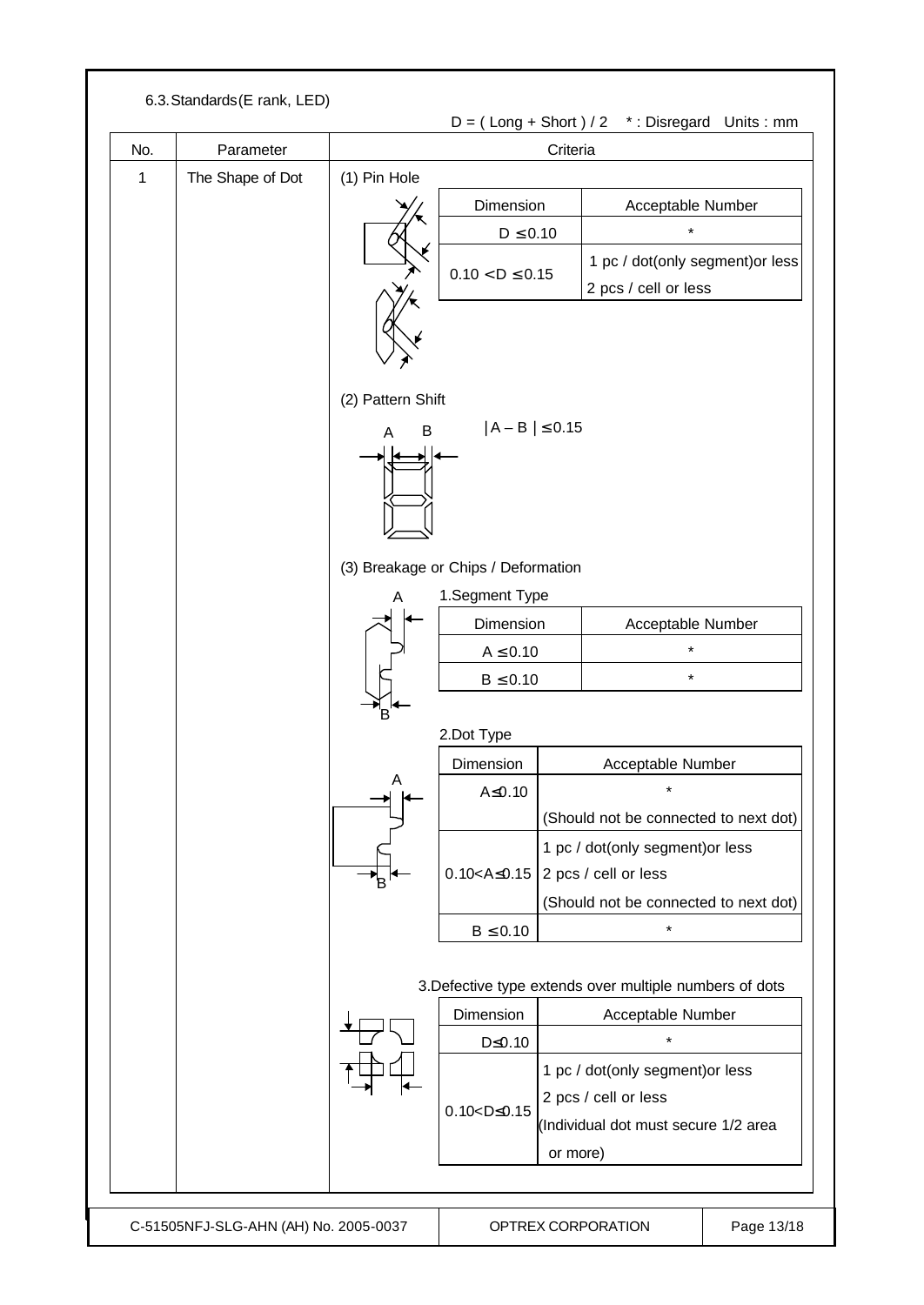| No.            | Parameter                                   | Criteria                                                                                                                 |                     |                     |                   |              |  |
|----------------|---------------------------------------------|--------------------------------------------------------------------------------------------------------------------------|---------------------|---------------------|-------------------|--------------|--|
| $\overline{2}$ | <b>Black and</b>                            | (1) Round Shape                                                                                                          |                     |                     |                   |              |  |
|                | White Spots,                                | Zone                                                                                                                     |                     | Acceptable Number   |                   |              |  |
|                | Foreign Substances                          | Dimension                                                                                                                |                     | Α                   | B                 | $\mathsf{C}$ |  |
|                |                                             | $D \leq 0.10$                                                                                                            |                     | $\star$             | $\star$           | $\star$      |  |
|                |                                             | $0.10 < D \le 0.20$                                                                                                      |                     | 6                   | 6                 | $^\star$     |  |
|                |                                             | $0.20 < D \le 0.30$                                                                                                      |                     | $\overline{2}$      | $\overline{2}$    | $\star$      |  |
|                |                                             | Individual dot must secure 1/2 area or more.<br>(2) Line Shape                                                           |                     |                     |                   |              |  |
|                |                                             | Zone                                                                                                                     |                     | Acceptable Number   |                   |              |  |
|                |                                             | <b>Width</b><br>Length                                                                                                   |                     | A                   | B                 | C            |  |
|                |                                             | $L \leq 2.0$                                                                                                             | $W \le 0.03$        | $\star$             | $\star$           | $\star$      |  |
|                |                                             | $L \leq 2.0$                                                                                                             | $0.03 < W \le 0.05$ | $\overline{4}$      | 4                 | $\star$      |  |
|                |                                             | $\star$<br>0.05 < W                                                                                                      |                     | In the same way (1) |                   | $\star$      |  |
|                |                                             | No more than 7pcs as total.                                                                                              |                     |                     |                   |              |  |
| 3<br>4         |                                             |                                                                                                                          |                     |                     |                   |              |  |
|                | <b>Color Variation</b><br>Air Bubbles       | Not to be conspicuous defects.                                                                                           |                     |                     |                   |              |  |
|                | (between glass                              |                                                                                                                          | Zone                |                     | Acceptable Number |              |  |
|                | & polarizer)                                | Dimension                                                                                                                |                     | Α                   | B                 | C            |  |
|                |                                             | $D \leq 0.15$                                                                                                            |                     | $\star$             | $\star$           | $\star$      |  |
|                |                                             | $0.15 < D \le 0.30$                                                                                                      |                     | $\overline{c}$      | 3                 | $^\star$     |  |
|                |                                             | $0.30 < D \le 0.50$                                                                                                      |                     | 1                   | $\overline{2}$    | $\star$      |  |
|                |                                             | $0.50 < D \le 1.00$                                                                                                      |                     | 0                   | 1                 | $\star$      |  |
|                |                                             | No more than 3pcs as total.<br>(Refer to "Complex Foreign Substance Defects")                                            |                     |                     |                   |              |  |
| 5              | <b>Polarizer Scratches</b>                  | Not to be conspicuous defects.                                                                                           |                     |                     |                   |              |  |
| 6              | <b>Polarizer Dirts</b>                      | If the stains are removed easily from LCDP surface, the module is                                                        |                     |                     |                   |              |  |
|                |                                             | not defective.                                                                                                           |                     |                     |                   |              |  |
| $\overline{7}$ |                                             |                                                                                                                          |                     |                     |                   |              |  |
|                | Complex Foreign<br><b>Substance Defects</b> | Black spots, line shaped foreign substances or air bubbles between<br>glass & polarizer should be 7pcs maximum in total. |                     |                     |                   |              |  |
| 8              | Distance between                            | 20mm or more                                                                                                             |                     |                     |                   |              |  |
|                | Different Foreign                           |                                                                                                                          |                     |                     |                   |              |  |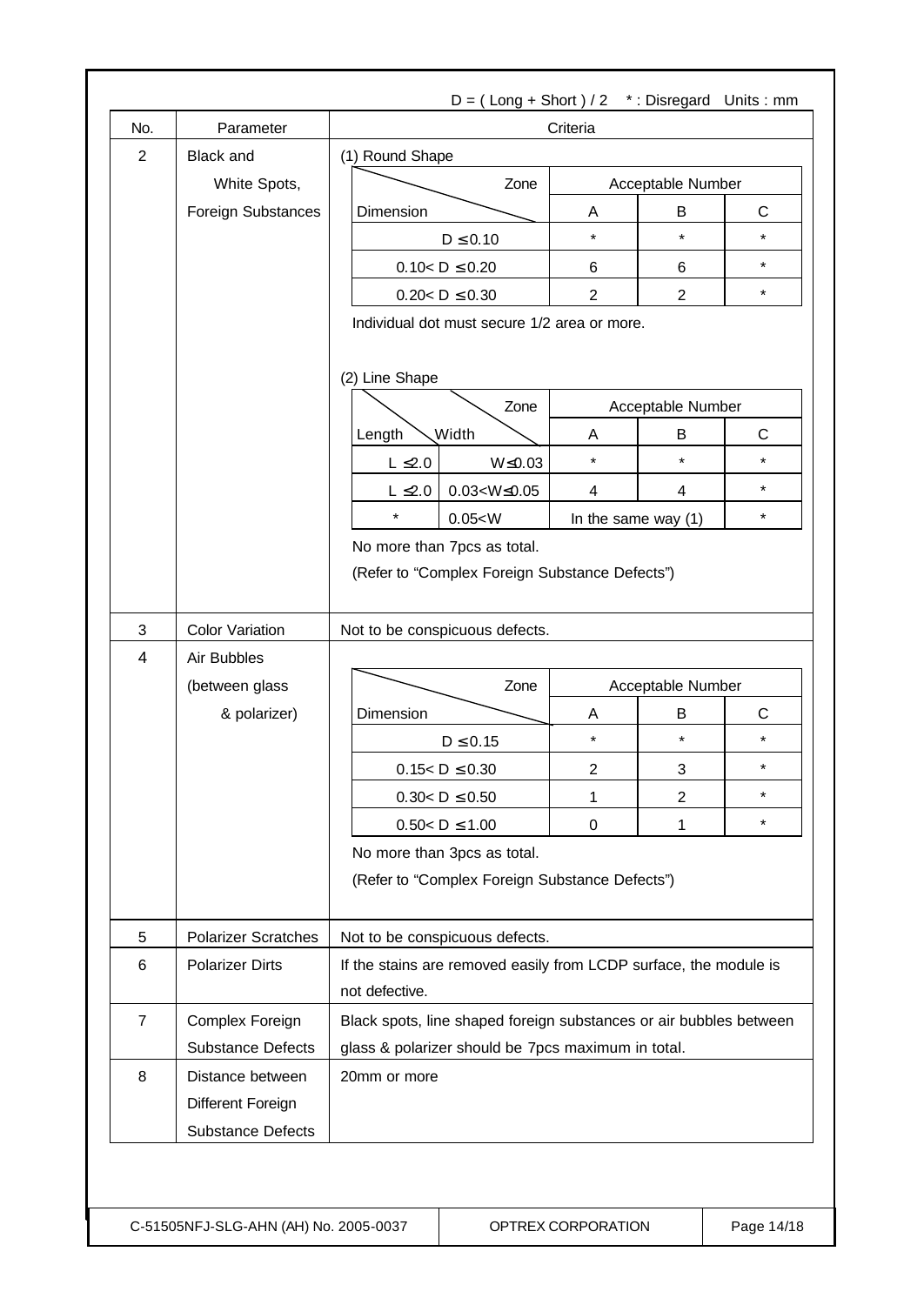|                  |                      |                                                                   |                    |                                        |                                                |                          | $D = (Long + Short) / 2$ *: Disregard Units: mm                                                                                              |
|------------------|----------------------|-------------------------------------------------------------------|--------------------|----------------------------------------|------------------------------------------------|--------------------------|----------------------------------------------------------------------------------------------------------------------------------------------|
| No.              | Parameter            | Criteria                                                          |                    |                                        |                                                |                          |                                                                                                                                              |
| $\boldsymbol{9}$ | <b>Chipped Glass</b> | (1) Other than electrode pad areas and corner areas<br>Z.<br>х    |                    |                                        |                                                |                          |                                                                                                                                              |
|                  |                      | "A" size:0.82or more                                              |                    |                                        |                                                | "A" size: Less than 0.82 |                                                                                                                                              |
|                  |                      | X                                                                 | Y                  | Ζ                                      | X                                              | Y                        | Ζ                                                                                                                                            |
|                  |                      | $\star$                                                           | ≤ $0.4$            | $\star$                                | $\star$                                        | ≤0.3                     | $\star$                                                                                                                                      |
|                  |                      | $\leq$ 2.5                                                        | $≤0.7$             | $=t$                                   | $\leq 2.0$                                     | $\leq 0.5$               | $=t$                                                                                                                                         |
|                  |                      | $≤3.5$                                                            | $\leq1.0$          | $≤1/2t$                                | $\leq 3.0$                                     | $≤0.5$                   | $≤1/2t$                                                                                                                                      |
|                  |                      | $\leq 5.5$                                                        | $≤1.5$             | $≤1/3t$                                | $≤4.5$                                         | $≤1.2$                   | $≤1/3t$                                                                                                                                      |
|                  |                      | 1.Lead Areas<br>х                                                 |                    | Ý                                      | "A" size<br>0.82or more                        |                          | "A" size<br>Less than 0.82                                                                                                                   |
|                  |                      |                                                                   |                    |                                        | $X+Y$                                          |                          | X+Y                                                                                                                                          |
|                  |                      |                                                                   |                    |                                        | $≤4.0$                                         |                          | $\leq 3.0$                                                                                                                                   |
|                  |                      |                                                                   | $\mathsf{X}$<br>΄Y | 2. Other than electrode pad Areas<br>╱ | "A" size<br>0.82or more<br>$X+Y$<br>$\leq 3.0$ |                          | "A" size<br>Less than 0.82<br>$X+Y$<br>$≤2.0$                                                                                                |
|                  |                      | The total number of chipped glass defects shall be up to 5 spots. |                    |                                        |                                                |                          | The chipped glass shall be judged only from the size of the defect.<br>If the chipped area touches the seal line, the LCD is not acceptable. |

C-51505NFJ-SLG-AHN (AH) No. 2005-0037 QPTREX CORPORATION Q Page 15/18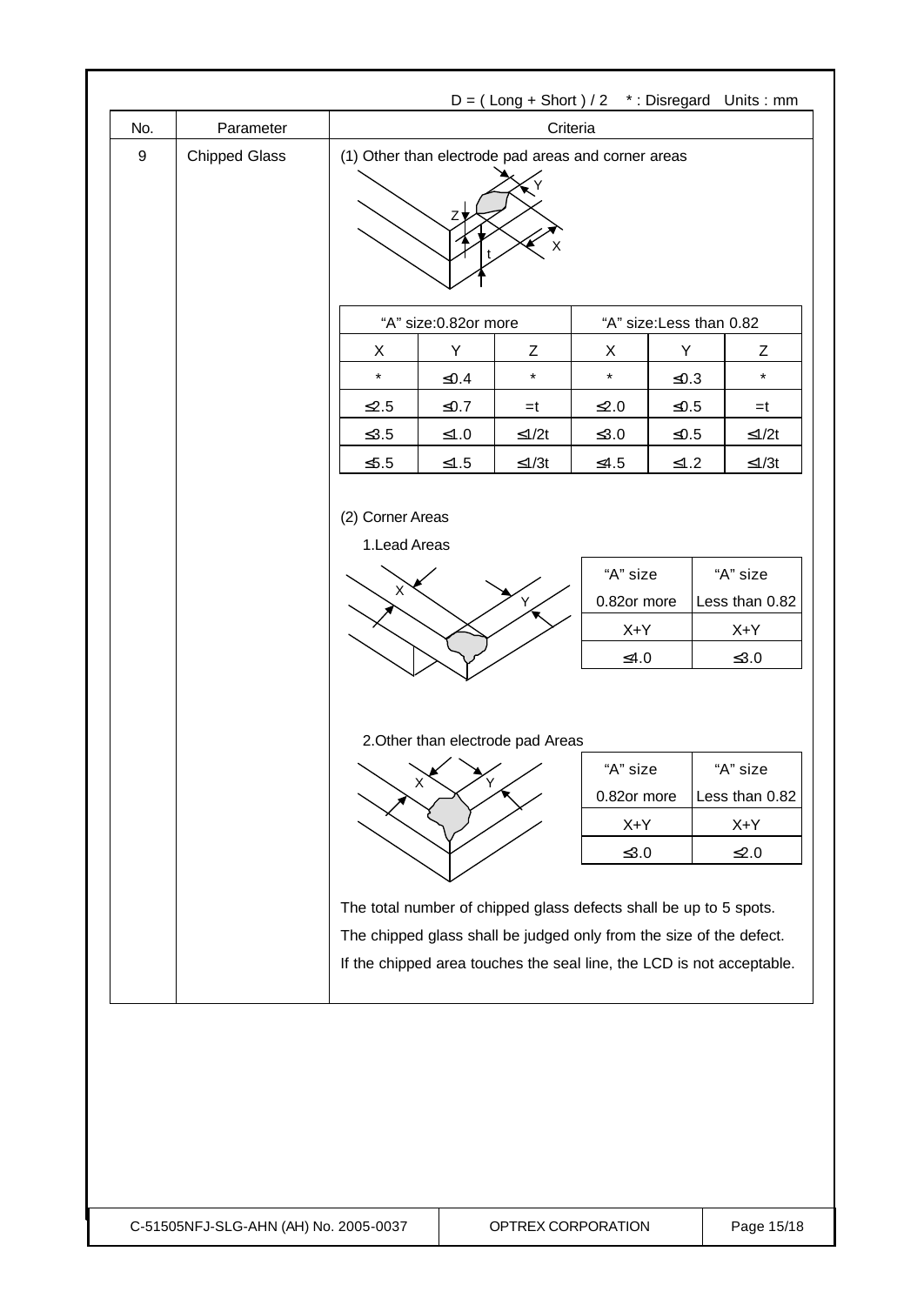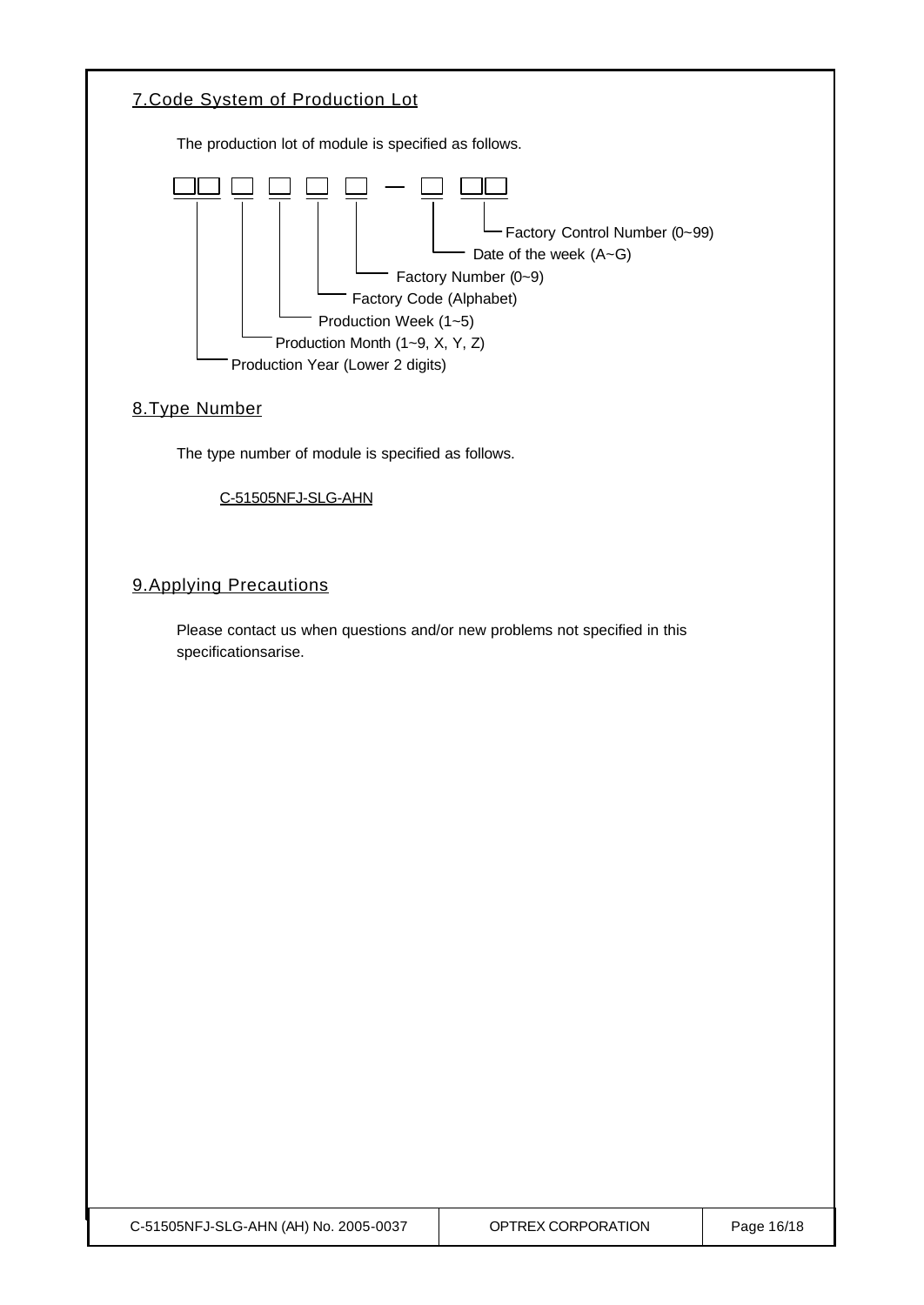## 10.Precautions Relating Product Handling

The Following precautions will guide you in handling our product correctly.

- 1) Liquid crystal display devices
- 1. The liquid crystal display device panel used in the liquid crystal display module is made of plate glass. Avoid any strong mechanical shock. Should the glass break handle it with care.
- 2. The polarizer adhering to the surface of the LCD is made of a soft material. Guard against scratching it.
- 2) Care of the liquid crystal display module against static electricity discharge.
- 1. When working with the module, be sure to ground your body and any electrical equipment you may be using. We strongly recommend the use of anti static mats ( made of rubber ), to protect work tables against the hazards of electrical shock.
- 2. Avoid the use of work clothing made of synthetic fibers. We recommend cotton clothing or other conductivity-treated fibers.
- 3. Slowly and carefully remove the protective film from the LCD module, since this operation can generate static electricity.
- 3) When the LCD module alone must be stored for long periods of time:
- 1. Protect the modules from high temperature and humidity.
- 2. Keep the modules out of direct sunlight or direct exposure to ultraviolet rays.
- 3. Protect the modules from excessive external forces.
- 4) Use the module with a power supply that is equipped with an overcurrent protector circuit, since the module is not provided with this protective feature.
- 5) Do not ingest the LCD fluid itself should it leak out of a damaged LCD module. Should hands or clothing come in contact with LCD fluid, wash immediately with soap.
- 6) Conductivity is not guaranteed for models that use metal holders where solder connections between the metal holder and the PCB are not used. Please contact us to discuss appropriate ways to assure conductivity.
- 7) For models which use CFL:
- 1. High voltage of 1000V or greater is applied to the CFL cable connector area. Care should be taken not to touch connection areas to avoid burns.
- 2. Protect CFL cables from rubbing against the unit and thus causing the wire jacket to become worn.
- 3. The use of CFLs for extended periods of time at low temperatures will significantly shorten their service life.
- 8) For models which use touch panels:
- 1.Do not stack up modules since they can be damaged by components on neighboring modules.
- 2.Do not place heavy objects on top of the product. This could cause glass breakage.
- 9) For models which use COG,TAB,or COF:
	- 1.The mechanical strength of the product is low since the IC chip faces out unprotected from the rear.
	- Be sure to protect the rear of the IC chip from external forces.
	- 2.Given the fact that the rear of the IC chip is left exposed, in order to protect the unit from electrical damage, avoid installation configurations in which the rear of the IC chip runs the risk of making any electrical contact.